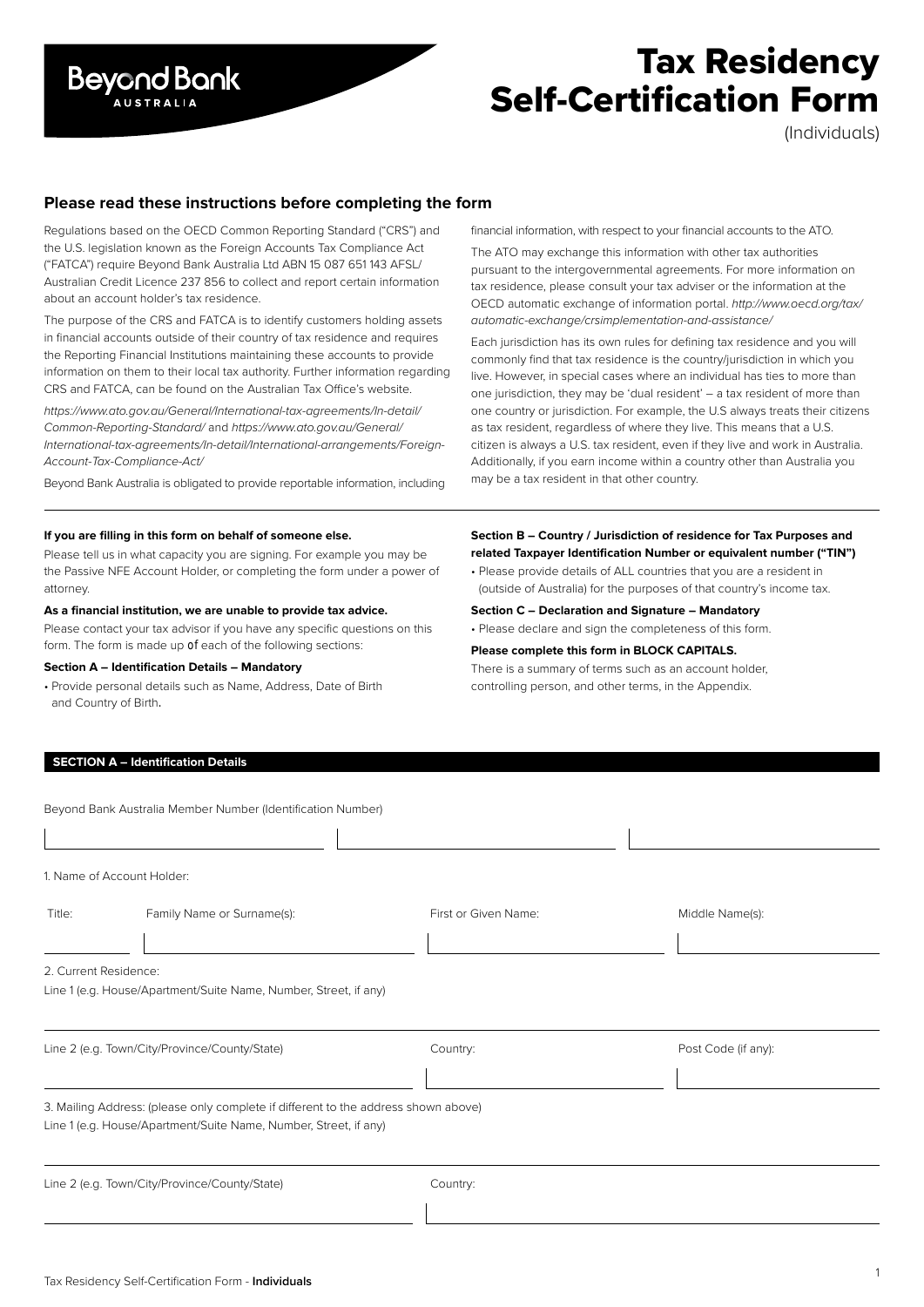| 4. Date of Birth $\frac{1}{2}$ /                                                                                                         |                                                                                                                                                                                                               |
|------------------------------------------------------------------------------------------------------------------------------------------|---------------------------------------------------------------------------------------------------------------------------------------------------------------------------------------------------------------|
| 5. Place of Birth (town or city)::                                                                                                       | Country of Birth:                                                                                                                                                                                             |
|                                                                                                                                          |                                                                                                                                                                                                               |
| 6. Are you a U.S. citizen or U.S. resident for tax purposes? Uyes UNo                                                                    |                                                                                                                                                                                                               |
| If yes, please provide your Taxpayer Identification Number (TIN)                                                                         |                                                                                                                                                                                                               |
| 7. Are you a resident of any other country (excluding Australia) for tax purposes?                                                       |                                                                                                                                                                                                               |
| Yes. Please continue to Section B                                                                                                        |                                                                                                                                                                                                               |
| No. Please continue to Section C                                                                                                         |                                                                                                                                                                                                               |
|                                                                                                                                          | SECTION B - Country/Jurisdiction of Residence for Tax Purposes and related Taxpayer Identification Number or equivalent number ("TIN")                                                                        |
| Mandatory for individuals who are a resident of any other<br>country for tax purposes<br>Please complete the following table indicating: | <b>Reason B -</b> The Account Holder is otherwise unable to obtain a TIN or<br>equivalent number. (Please explain why you are unable to obtain a<br>TIN in the below table if you have selected this reason.) |
| I. where the Account Holder is tax resident and<br>II. the Account Holder's TIN for each country/jurisdiction indicated.                 | <b>Reason C</b> - No TIN is required. (Note. Only select this reason if the<br>domestic law of the relevant jurisdiction does not require the collection<br>of the TIN issued by such jurisdiction.)          |
| If a TIN is unavailable please provide the appropriate reason A, B or C                                                                  | the contract of the contract of the contract of the contract of the contract of the contract of the contract of                                                                                               |

where indicated below:

**Reason A -** The country/jurisdiction where the Account Holder is resident does not issue TINs to its residents.

If on the applicable table below you have more than three countries/ jurisdictions, please use a separate sheet.

| Country / Jurisdiction of tax residence |  | <b>TIN</b> | If no TIN available record reason A, B or C. |
|-----------------------------------------|--|------------|----------------------------------------------|
|                                         |  |            |                                              |
|                                         |  |            |                                              |
|                                         |  |            |                                              |

Please explain in the following boxes why you are unable to obtain a TIN if you selected Reason B above.

## **SECTION C – Declarations and Signature**

I acknowledge that the information contained in this form and information regarding the Account Holder and any Reportable Account(s) may be reported to the tax authorities of the country/jurisdiction in which this account(s) is/are maintained and exchanged with tax authorities of another country/jurisdiction or countries/ jurisdictions in which the Account Holder may be tax resident pursuant to intergovernmental agreements to exchange financial account information.

I certify that I am authorised to sign for the Account Holder in respect of all the account(s) to which this form relates.

I declare that all statements made in this declaration are, to the best of my knowledge and belief, correct and complete.

I undertake to advise Beyond Bank Australia, within 30 days of any change in circumstances which affects the tax residency status of the individual identified in Section A of this form or causes the information contained herein to become incorrect or incomplete, and to provide Beyond Bank Australia with a suitably updated self-certification and Declaration within 30 days of such change in circumstances.

Signature:

Print Name:

Date: (dd/mm/yyyy)

 $\_$  /  $\_$   $\_$  /  $\_$   $\_$ 

*Note: If you are not the Account Holder please indicate the capacity in which you are signing the form. If signing under a power of attorney please also attach a certified copy of the power of attorney.*

Capacity: